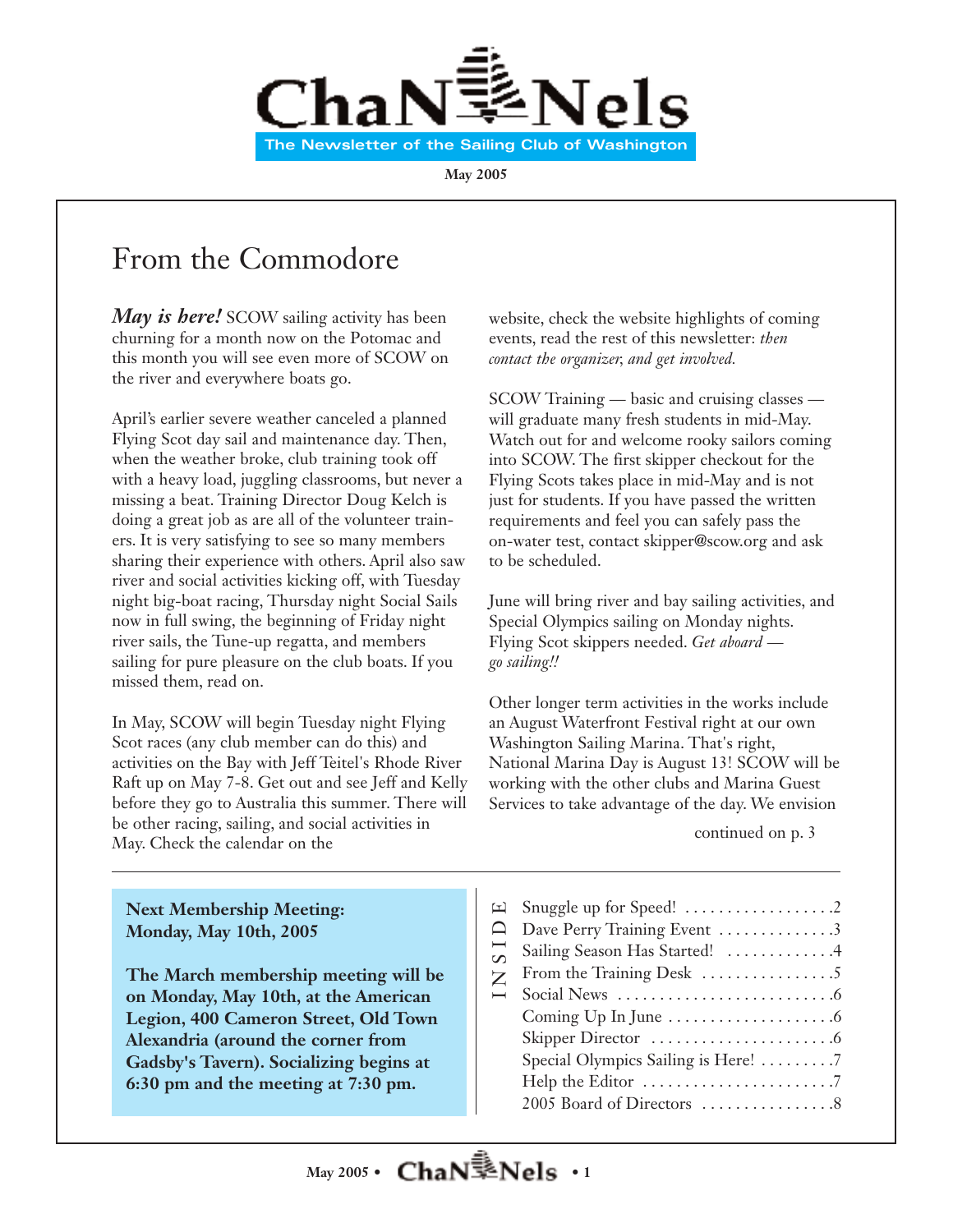# Snuggle up for Speed!

## **DOUG KELCH**

Boat designers spend a lot of time laying pretty smooth lines down on paper trying to design a hull that is efficient, and this is a very subtle art that few of us really care about. The results of their design effort goes to waste if no one understands how to use the hull's design. Last month I wrote about side to side movement and the desire to sail flat. (Which got rave reviews!) This month is about fore and aft movement ratchet that speed up even further.

The picture below is a nice picture of a Flying Scot at rest.



This Flying Scot is floating on its designed lines. Notice the curve of the hull of the boat at the stern. The stern and transom are actually not touching the water except maybe at the very center of the stern. What do you think the fish eye view of this looks like?



The shape of the Flying Scot on its designed water line looks like a fat kayak from underwater. It is double-ended at the water line — no flat transom! This provides a smooth entry

and exit for the hull through the water. This is the most efficient shape for sailboat hulls or any "displacement boat." A displacement boat is one that must displace its weight in water to move. This is true for Flying Scots, Yankee Dolphins, Catalina 25s or Out Island 41s.

If you let the movable weight (skipper and crew or cases of beer) stay towards the stern of the boat the kayak shape becomes a pie wedge. The transom on the pie wedge shape creates a great deal of turbulence and suction that actually tries to pull the boat backwards. In the case of larger cruising

> boats, their loaded waterline is still double- ended, but all the weight in stern lifts the bow up and tacking becomes more and more difficult.

The reason there is a hiking stick on a dingy style boat is so that the skipper can move towards the centerboard and snuggle up with the crew. In order to sail fast in winds up to 10 mph you want the crew weight arranged around the center of the centerboard.

You can tell if you have it right

by the lack of bubbles coming off of the transom. Here is a picture of a FS under way that is reasonably well balanced fore and aft. Notice how little of the transom in the water. The skipper and crew are snuggled up almost directly on the center of the centerboard but they could be a little faster if they were farther forward.

So snuggle up for speed and keep that boat flat.

See you on the water.

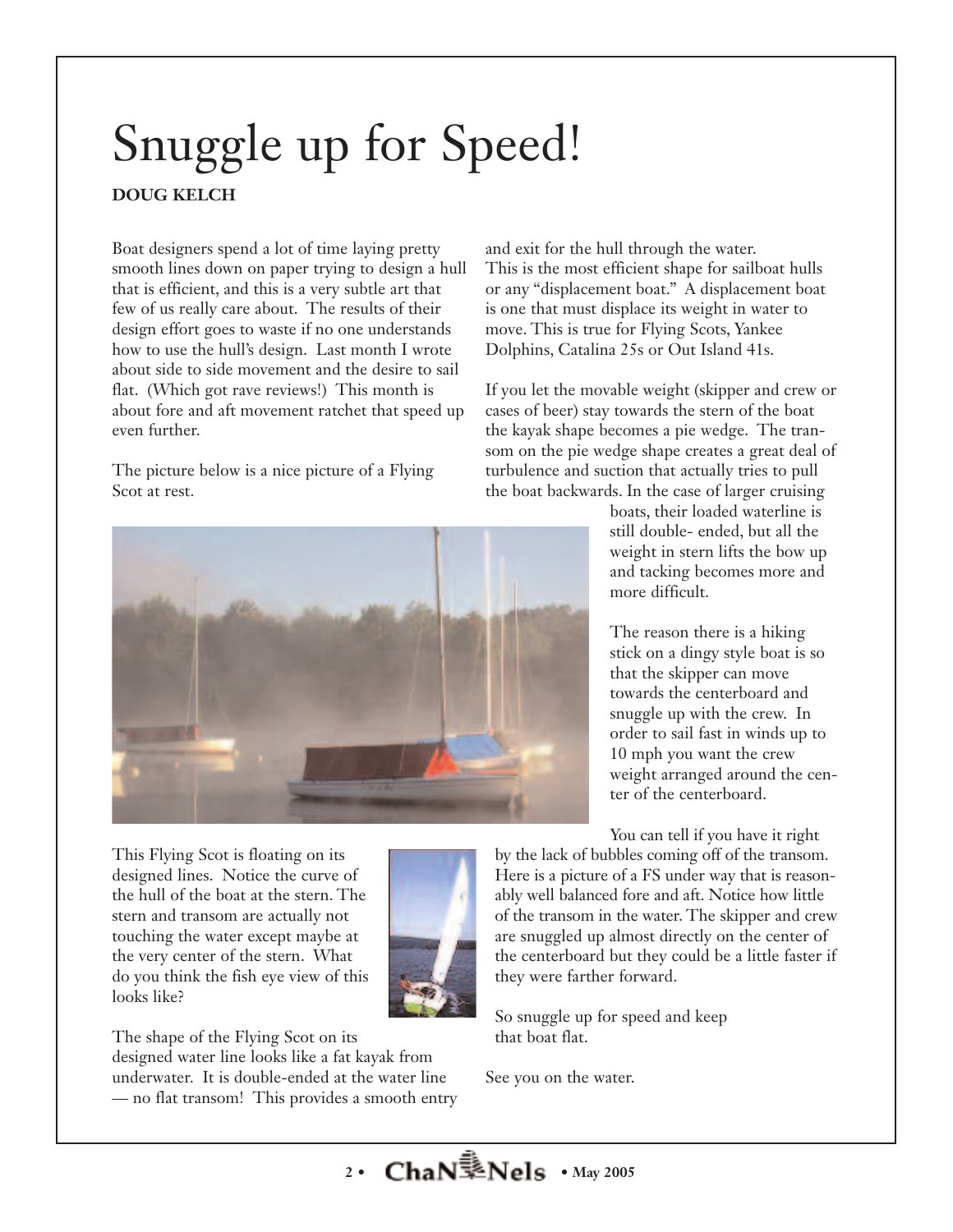## Commodore's Letter

continued from p. 1

a full day of activities to encourage Washingtonian area folks to come out and discover the beautiful oasis, right in the center of town. If you are interested in helping, contact me at commodore@scow.org.

I am told by the National Park Service (NPS) that the training building at Washington Sailing Marina is coming. The environmental review is in progress and may be completed this summer--no promises. The plans indicate that it will be an addition to the marina office, positioned between the marina office and the small building with the rest-rooms and trash cans. Guest Services will pay for this construction so please say thanks to Marina Manager Fred and his staff when you call-in to make a boat reservation or stop through there. The National Park Service Announcement bills it as a "classroom addition" for clubs which use the marina, NPS and others. Back in February, I told them SCOW's classroom needs. With SCOW's scheduling conflicts for the Chartroom, I have urged DISC and PRSA to also send-in their need specifications.

Keep your eye on the Leukemia Cup fund raising drive and regatta, coming in September. Contact vice@scow.org to see how you get involved with this very worthwhile charity.

If you like the programs SCOW offers, you can do something to show your gratitude. Find a program and volunteer. SCOW is run by volunteers. That keeps your membership fees low and lots of activities going on. So, if you like sailing, get involved with training, racing, or river and bay activities; if you like being social, do that too. We have a thriving group of volunteers but we need YOUR skills in sailing, teaching, administration, etc. Just call or send me or one of the board members an email. *Be a part of SCOW.*

Commodore Steve

## **Dave Perry Training Event**

The well known author of Winning in One Design and Understanding the Racing Rules of Sailing will be coming to DC to give a seminar on Saturday, May 14 from 1 to 4 pm. The seminar is being sponsored by PRSA and DC Sail, the community sailing program. As the Chart Room is booked with weddings, it will be at DC Sail's Henson Center on Half Street, SW which is on the Anacostia River. Metered parking is available in the area. The cost will be \$25. If you want to stay afterwards there will be a BBQ dinner for \$10 more. Whoever is in the mood can watch the FJs race, cheer, and drink beer. This will be a lot of fun, and will be an opportunity to learn about small boat racing and sailing skills.

To help plan or attend, please contact Nabeel Alsalam at nabeel.alsalam@cox.net. More information can be found on the PRSA link at the SCOW web-pages.



can also be read at:**www.scow.org.** Submit articles to **channels@scow.org** by the 15th of every month. Use any means, but email is preferred. If you would like a copy of the 2005 ChaNNels editorial calendar, please request via email to channels@scow.org or in-person at the next meeting.

Diana Combs, Editor Chris Chubb, Layout Editor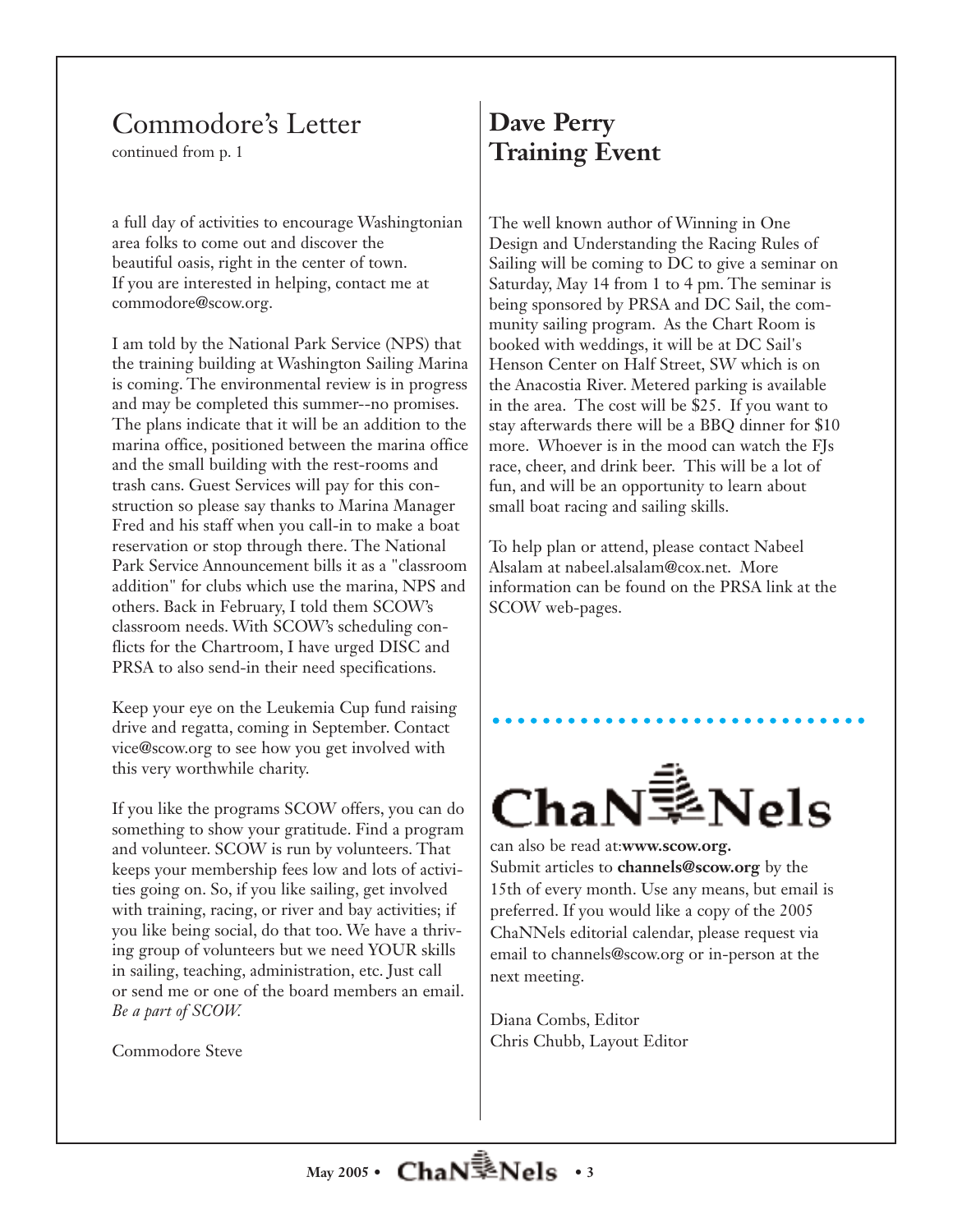## Sailing Season Has Started!

WAYNE WILLIAMS

SCOW Spinnaker Class taught by Henry and Nate Bokil was on Saturday the 9th. The class was uneasy, as the NE wind at 13 knots was giving the Potomac a rough edge. Everyone was worried about broaching or capsizing one of the Flying Scots. However, the instructors were upbeat and confident, and as the day of sailing proved - experienced. SCOW had wonderful course materials and Henry had pictures on his laptop that taught us the theory required to fly spinnaker! Armed with all this knowledge we immediately headed to the cafe for a light lunch, hoping that the wind might lighten.

The Susie Q was rigged with the pole at the dock to illustrate what was required. At that time we all hoisted sails and crossed the river.

Henry had each of his students rotate thru the positions of driver, sheet, guy and foredeck. We'd get on a run with wind on the starboard, hoist the chute, set the pole and when the foredeck shouts "made" which indicates he's successfully attached the pole to the mast. Then the trimmer and guy would adjust the lines to trim the spinnaker.

And what a sight it is! It's like looking up on the inside of a hot-air balloon. Or skydiving when the chute opens! The wind was exhilarating! With the weight back in the boat, the Flying Scots would rise on a plane and surge towards Alexandria. Henry also had the class working. We would immediately jibe the sail, with the foredeck doing an end for end reset of the spinnaker pole while the driver would steer the boat in a slight S and also jibe the main.



Chris, Cesar, Joy, and Wayne all rotated thru the positions successfully. Sailing up the river was a

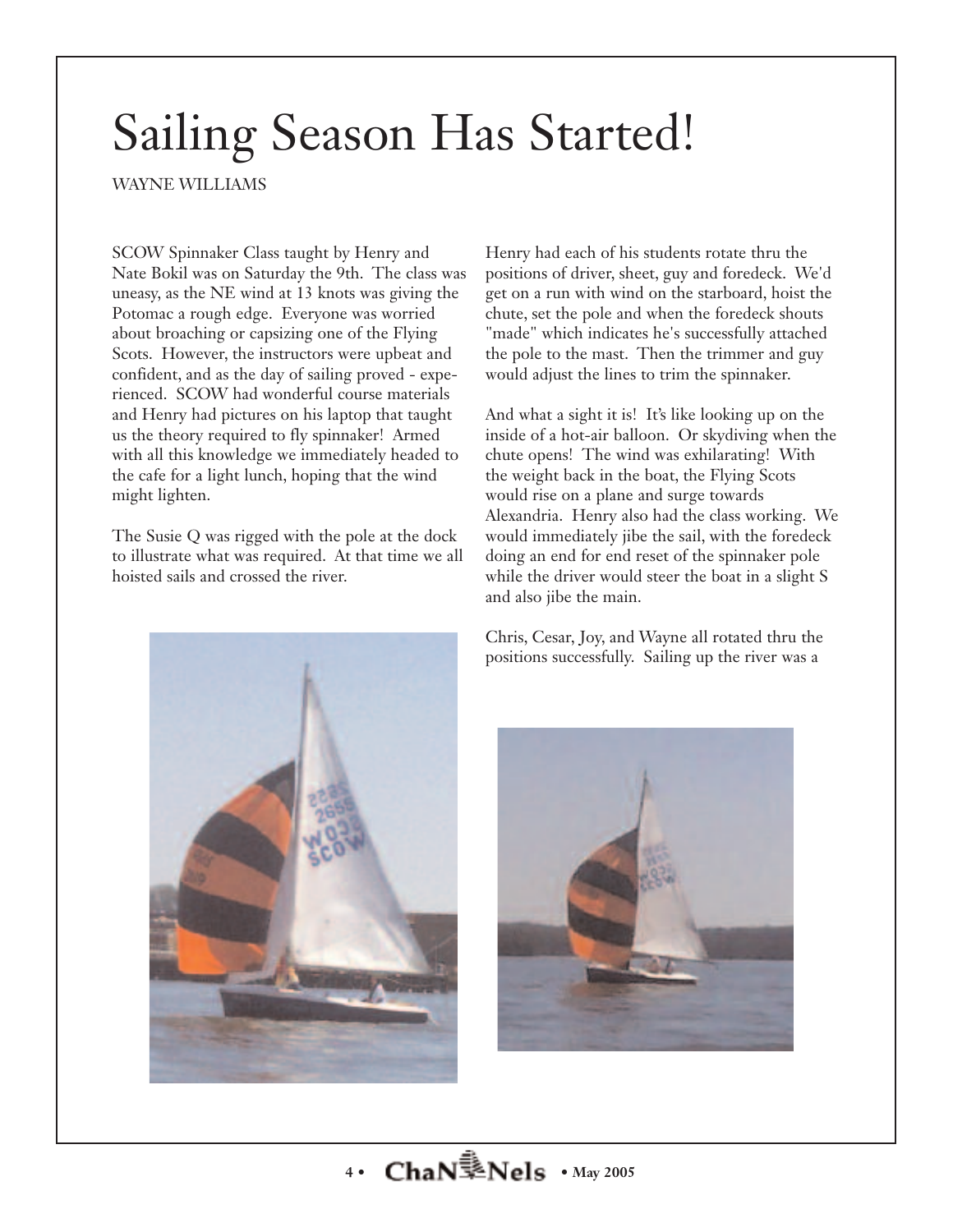treat with 4 of the 5 setting up on the rail just to keep the boat trimmed! After 3 runs up and down the Potomac we closed the afternoon with a Mexican jibe and started a new tradition. Joy jumped in the Potomac backward off the dock and went all the way under water!

The next day Doug proved that you can single hand a spinnaker in light air. When the wind blew, it was at E 5. One lesson learned was to not fly your spinnaker right down the landing path of Ronald Reagan airport. We got caught in a vortex which caused the spinnaker to shoot straight up while spinning! Doug released the sheets, grabbed his hat and managed to keep the boat under control.

We closed the afternoon with a grand run up the river towards the other SCOW boat who took a great picture.

To hear more of our stories you can find most of us at the next Thursday picnic, sailing the river, or otherwise loitering at the Afterdeck Cafe.



## **From the Training Desk Doug Kelch, Training Director, Training@SCOW.org**

April was an active time for training. The spinnaker class was as entertaining as it gets; especially if you like a cockpit full of sheets, guys, poles, toping lifts, double ended halyards, foreguys and downhauls. And to think that at one time I was perplexed by port and starboard. I highly recommend the course as it was great fun and we had beautiful weather to boot. Henry Yung and Nate Bokil got rave reviews from the students so all of our thanks to the instructors!!!

The cruising class is off to a good start in spite of the multiple locations for classes, gas fumes in Rebecca, and varying days for the water class. We hope to have 5 new cruising skippers in June.

The Basic class is well underway with a full class and a great group of students.

The Month of May will see the first basic sailing class of the year graduate. The second Cruising class will kick off this month and the intermediate sailing class will finish off the month.

I am hoping the intermediate class participants will come to the Tuesday night races and strut their stuff! There is nothing like a boat sailing next to you to help figure out if you actually learned what it takes to make a boat live up to it's potential.

There seems to be a pattern here of three different classes running every month. A very busy schedule for an all-volunteer training staff.

*Thanks to all the trainers!*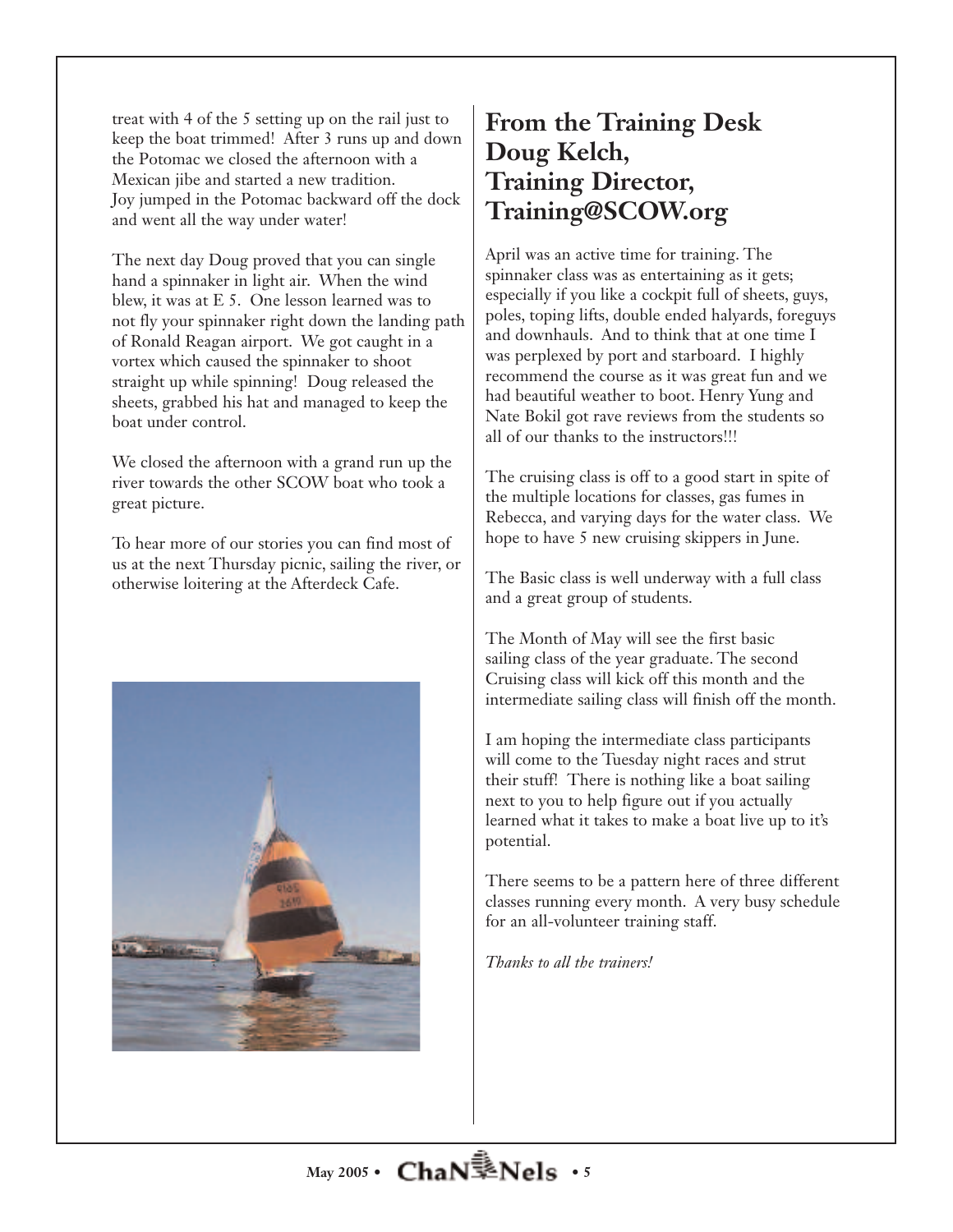## **Social News**

## SOCIAL SAILS

Thanks to everyone who showed up for the first Social Sail of the season on April 14th! It was a beautiful night for sailing, the sun was shining, the wind was blowing, and a great group of sailors and "socialites" were gathered to share some supper and then get out on the water.

We invite you to join us any Thursday through October 6. We meet at the Washington Marina, just south of National Airport on the George Washington Parkway. Donation for dinner is only \$5.00. There are still slots open to host a Social Sail so contact me at **social@scow.org** and we'll find a date that works for you. This is really a great way to meet club members and get more time on the water.

## **Coming Up In June**

SCOW will participate in the 24th Annual Alexandria Waterfront Festival, a two day event in Old Town on Saturday, June 18 and Sunday, June 19th. The Alexandria Chapter of the American Red Cross hosts the Waterfront Festival each year as its major fundraising event. Tall ships music and entertainment and of course food will all be part of the fun. But that's not all! Over 60 booths of shopping with crafters presenting jewelry, pottery, glassware, woodwork, and textiles will be on display.

We will have an information booth at the Waterfront Festival and we need volunteers at the two or three hour shifts on Saturday and Sunday. Hours of the Festival are Saturday 10am to 11pm and Sunday 10am to 7pm. Consider spending a few hours outside (not in a boat) to represent SCOW and share your enthusiasm for our club with the thousands of visitors expected to participate in this worthwhile event.

Be sure to check out the website www.scow.org for a complete calendar of racing, sailing and social activities in May!



#### **Skipper Director** Dave Simpson

thanks again Karyl!

I'm officially the Skipper Director now. Karyl has done a great job of supporting and mentoring me during the transition process...

The big event for May will be the water checkout of our newest batch of skippers from the basic class on May 14th. Come on out and join me in cheering them on!

Remember, combinations have changed. If you're a skipper and you didn't get the word, email me at skipper@scow.org.

See you on the water!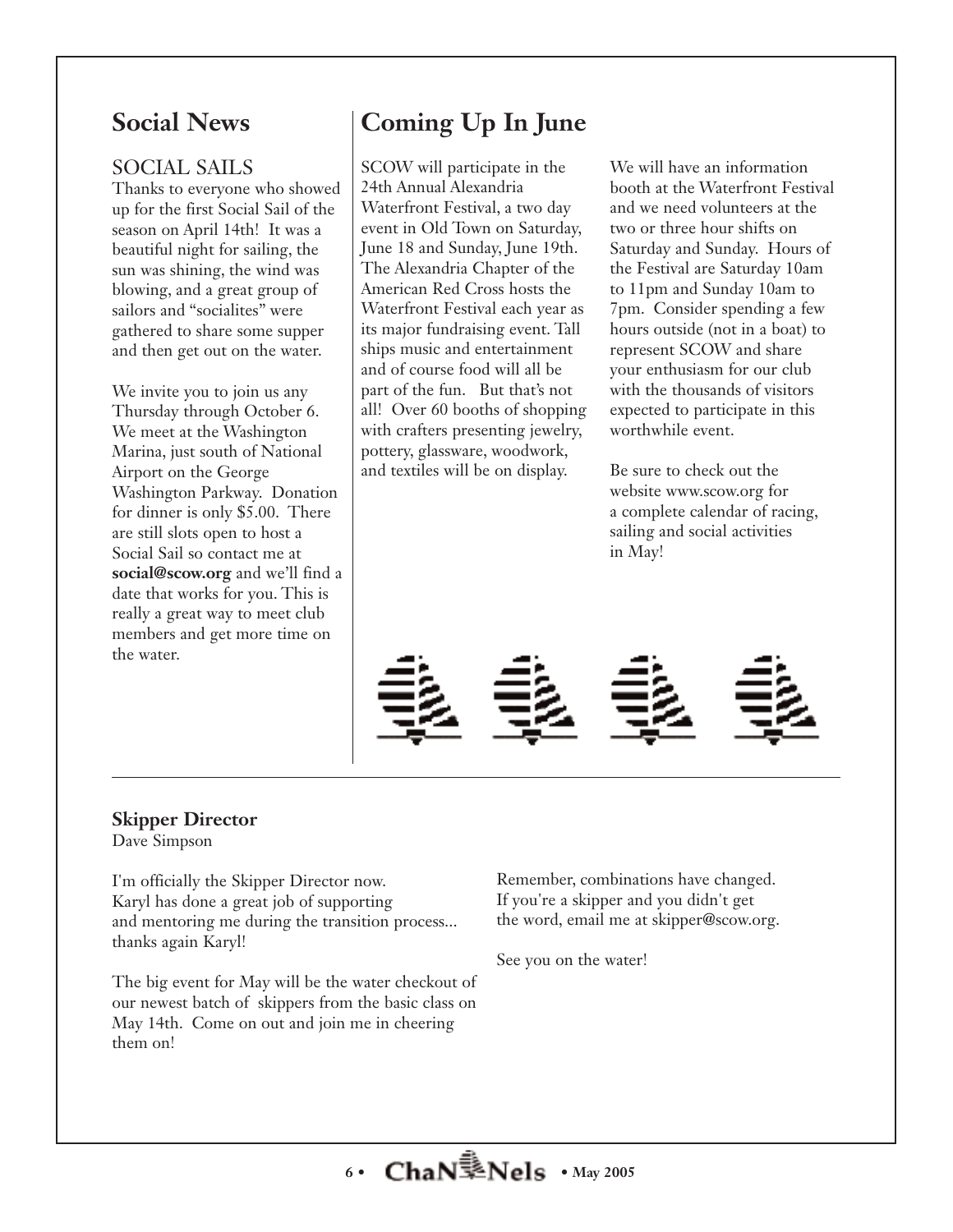### **Special Olympics Sailing is Here!**

MONIKA O'CONNOR

This year, SCOW is once again supporting the Special Olympics sailing program. If you've never had the opportunity to participate in this wonderfully heartwarming experience, this is the year to do it. SCOW skippers and crew volunteer for any or all of the four Monday evenings in June, providing sailing experience and training for both new and returning athletes. Our participation is one month of three months of training for these athletes. Their training ends with the Virginia/Maryland Special Olympics Sailing Regatta held the last weekend of July at St. Mary's College in Maryland.

Here's the game plan: Each Monday in June (6th, 13th, 20th, 27th), skippers, crew, and athletes (Special Olympic participants) convene at the Marina around 5:30 p.m.-5:45 p.m. for an evening of sailing, friendship, and fun. This year we will be sailing the 3 SCOW Flying Scots, 3 WSM Flying Scots, and two personally owned Flying Scots. Each boat will contain one skipper, one adult crew, and one/two athletes.

In addition, when possible, volunteers are asked to arrive at the marina early to help rig the scots so that we get into the water and under sail by 6:00 p.m. to enjoy the evening sails.

This is a great opportunity to get out on the water, meet fellow SCOW skippers and crew, make new friends, get that warm fuzzy feeling, laugh a lot and have a wonderful, all-inclusive sail. Both experienced skippers and new sailors are welcome to join in this experience.

If you can help out with the wonderful event or have any questions, please email Monika O'Connor at monika@strategiquest.com with the Mondays you can assist.

#### **Help the Editor** Diana Combs

The Editor has learned from a few snafus last month that without help from you, she will make mistakes that will hold-up ChaNNels production. Therefore, to facilitate the production of SCOW, please follow the following "Keys to Article Submission." Thanks!

#### KEYS TO ARTICLE SUBMISSION

- 1. When you e-mail the article, entitle it: **article submission**
- 2. When you submit photos for the newsletter, always include the names of people in each photo.
- 3. Submit your article by the **15th of the month**
- 4. Submit a full, written-out article
- 5. Submit your articles to **ChaNNels@scow.org**

Thanks!